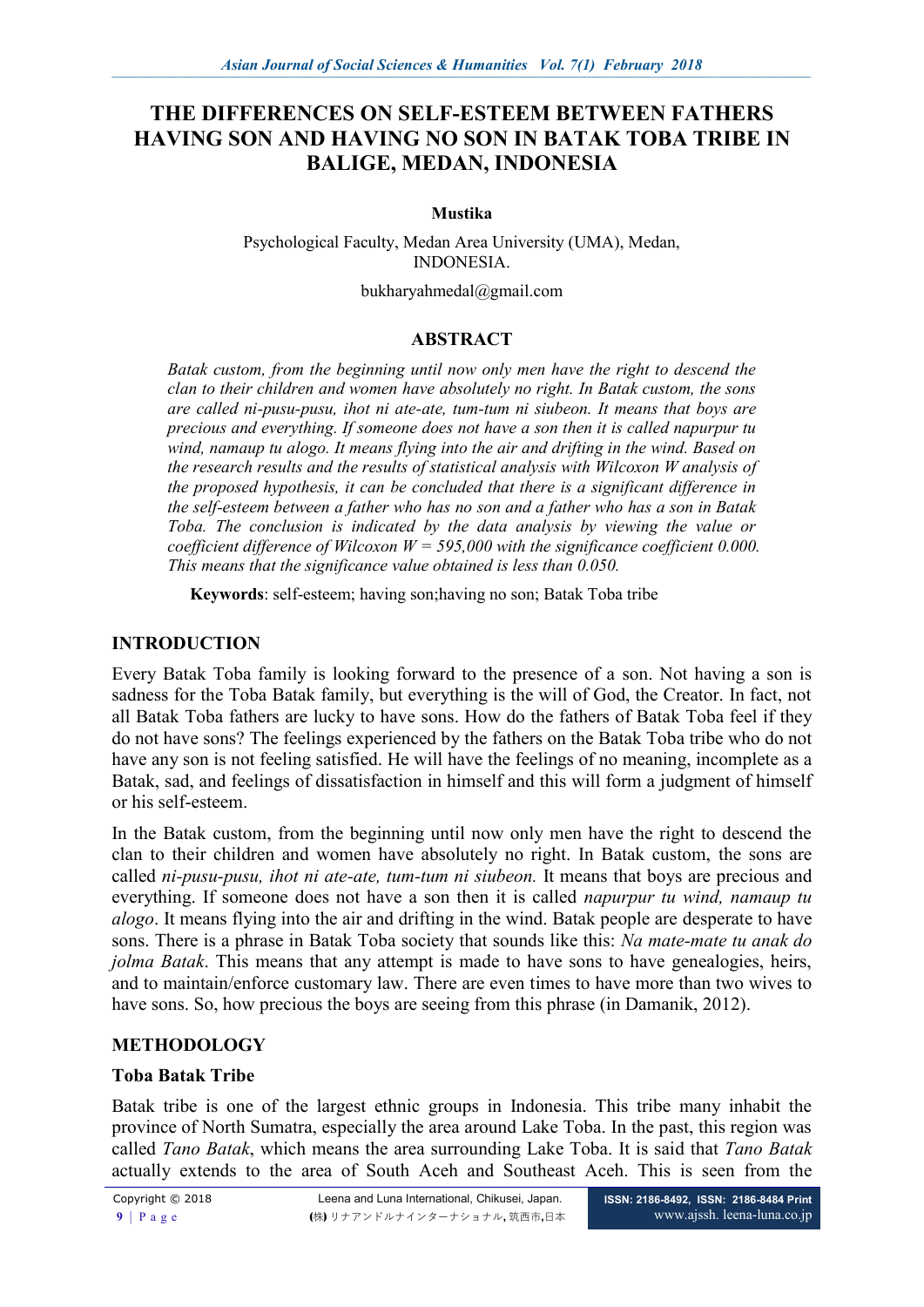existence of some people who categorize the people of Nias and the people of Aceh Gayo as Batak people. Tano Batak became smaller after the Dutch government deliberately divided the region for their colonial strategy (Vergouwen, 1986).

Batak tribe has sub-tribes that are strongly tied to each other. There are several opinions about the number of these sub-tribes. Some people say that there are five subs, namely sub Toba, Mandailing, Karo, Simalungun, and Pakpak. However, others also say eleven that is the five subs are added with Pasisir, Angkola, Padang Lawas, Malay, Nias, and Alas Gayo (Malau, 2000).

In general, Batak Toba sub-tribe live and settle in the northern part of the island of Sumatra (North Sumatra), especially in the area of North Tapanuli or Samosir. In fact, Batak Toba people have also spread to the remote areas of this country and even to the country people (abroad). As one of the largest sub - tribes in Indonesia, Batak Toba people are also known as sub- tribes that live and grow in culture. In fact, it can be said that the whole life process of Batak Toba people is a phrase or spark of the culture/customs that lived it.

# **The Kinship System in Batak Toba Culture**

# **a.** *The concept of Marga*

*Marga* is a Toba Batak term to refer to the parent ancestor of their family tree and kinship. As a tradition, the clan has become the identity and social status of the Batak Toba people that still survive today. The activity traces the lineage of clan lineage which is called *tarombo* (Vergouwen, 1986).

According to Vergouwen (1986), when viewing the reality of the present Batak Toba society, this meaning appears to be inconsistent with the reality because for Batak Toba people, *marga* is also meant to denote smaller tribal units and larger groups. This is also due to the substantial flow of the *tarombo* structure of the various Batak Toba. Batak Toba people still believe that *marga* and *tarombo* are important to look for and be clarified because all Batak people believe that they are *Dongan - Sabutuha*. *Dongan - Sabutuha* means "those who come from the same womb" (Vergouwen, 1986). This is also reinforced by the Bataknese saying that *Tinitip bahang huru - huruan/Djolo sinungkun marga asa binoto partuturan.* The meaning of this proverb is "to make a bird cage, one must cut the reeds. To know the relationship kinship people have to ask clan ".

The belief that Batak Toba people are originated from this same womb (one *marga* and *tarombo*) is caused by the determination of their patrilineal lineage structure which means that the *marga* line and *tarombo* of the Batak Toba are passed on by the boys. If Batak Toba people do not have sons, then the *marga* and the *tarombo* will be extinct. The position of a daughter or a Batak Toba woman is as the creator of the relationship because women have to marry men from other patrilineal groups (Vergouwen, 1986).

# **b.** *Dalihan Na Tolu*

As one of the sub - tribes, Batak Toba people are also known to have a kinship system. The kinship system of Batak Toba puts one's position firmly from birth to death in three positions as set out in *Dalihan Na Tolu.* This kinship system aims to regulate the pattern of social interaction among Toba Batak people (Vergouwen, 1986).

# **Understanding Self-Esteem**

Coopersmith (1967) states that self-esteem is an individualized evaluation of matters relating to himself expressed through an assessment form agreeing or disagreeing, and indicating the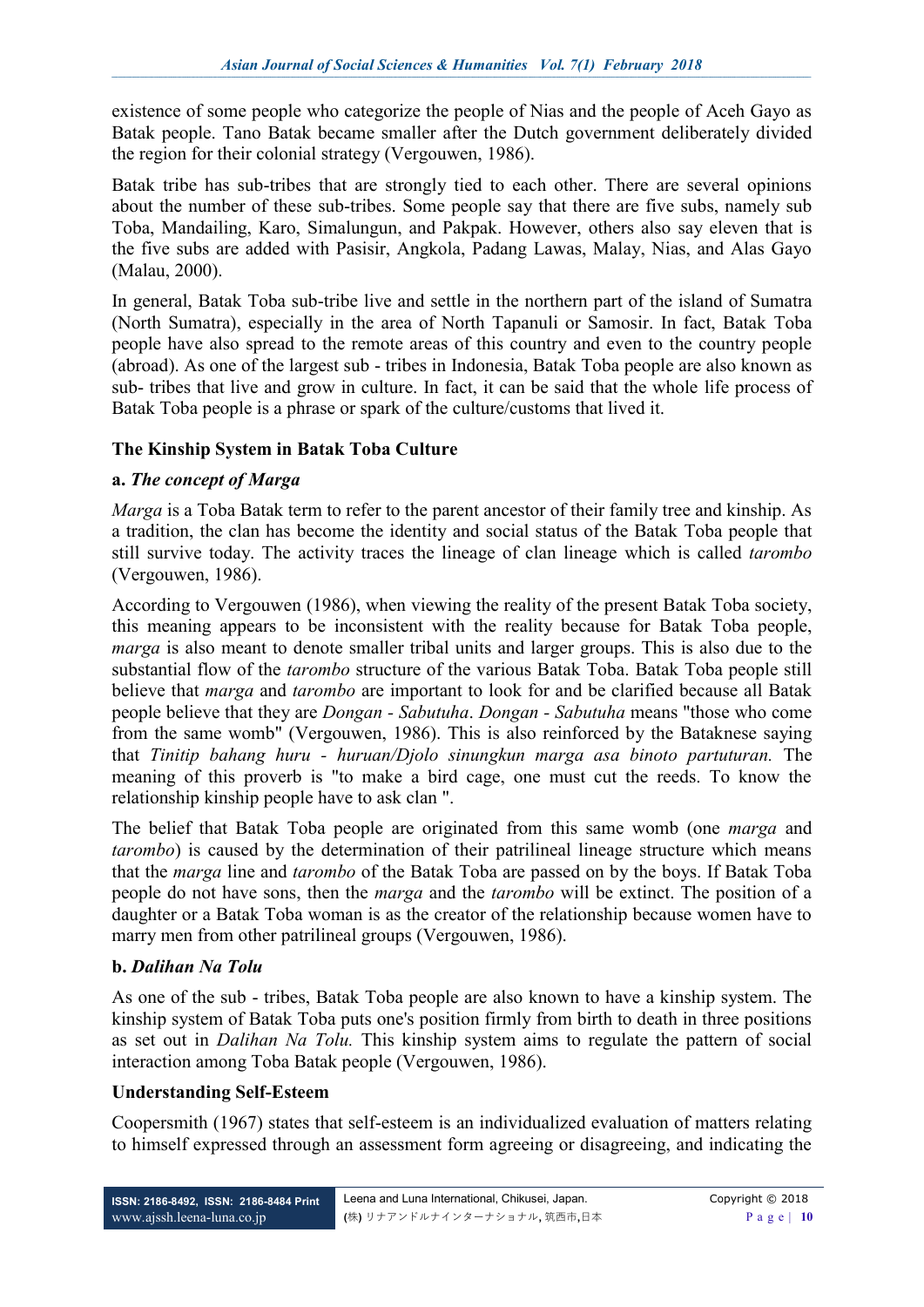degree to which the individual believes himself to be a capable, important, and valuable individual. A person's self-esteem determines how a person behaves in his environment. The role of self-esteem in determining this behavior can be seen through the process of thinking, emotions, values, goals, and goals to be achieved someone. When a person has high selfesteem, then his behavior will be positive, whereas if his self-esteem is low, it will be reflected in his negative behavior as well.

According to Santrock (2003) self-esteem is an individual's evaluation of himself positively or negatively. This evaluation shows how an individual judges himself or herself and acknowledges whether or not his or her abilities and success are attained. The assessment is seen from their appreciation of their existence and self esteem. Individuals who have positive self-esteem will accept and respect themselves for what they are. According to James (Baron and Byrne, 2004) self-esteem is an evaluation made by individuals. It is a person's attitude towards himself in the range of positive and negative dimensions. Self-esteem as an evaluation made by the individual about matters relating to himself, expressing an attitude of agree or disagreement and indicating the degree to which the individual is convincing himself that he is capable, important, successful, and valuable. In other words, self-esteem is a personal assessment of the precious feelings expressed in the attitudes held by the individual. According to Tambunan (in Meliala, 2009) self-esteem implies an individual's selfassessment expressed in attitudes that can be negative and positive. In contrast to the opinions of Santrock, James and Tambunan, Klass and Hodge (in Meliala, 2009) argue that selfesteem is an evaluation made and maintained by the individual, derived from the interaction of individuals with the environment, as well as the acceptance, respect and treatment of others towards the individual. Self-esteem can also be interpreted as a thorough evaluative dimension of itself (Santrock, 2003).

# **RESEARCH METHOD**

# **Variables Identification**

The research variables used in the data analysis for hypothesis testing are as follows:

- 1. Dependent variable : Self-Esteem
- 2. Independent variable : Fathers' status;
	- a. Fathers who have no son
	- b. fathers who have a son

# **Operational Definition**

Self-esteem is an individual's judgment of himself either positively or negatively in which judgment is derived from the interaction of the individual with the environment, as well as the acceptance, respect and treatment of others towards the individual. A person's self-esteem determines how a person behaves in his environment. In this study, self-esteem measurement is derived from the characteristics of high self-esteem: (1) Considering self as a person of value and as good as others who are his own age and respect other people. (2) Can control his actions against the outside world and can receive criticism well. (3) Like new and challenging tasks and does not get confused when something goes beyond the plan. (4) Success or achievement in the academic field, active and able to express himself well. (5) Do not consider himself as perfect, but knows his limitations and expects growth in him. (6) Having democratic values and attitudes and realistic orientation. (7) Being happier and more effective against the demands of the environment.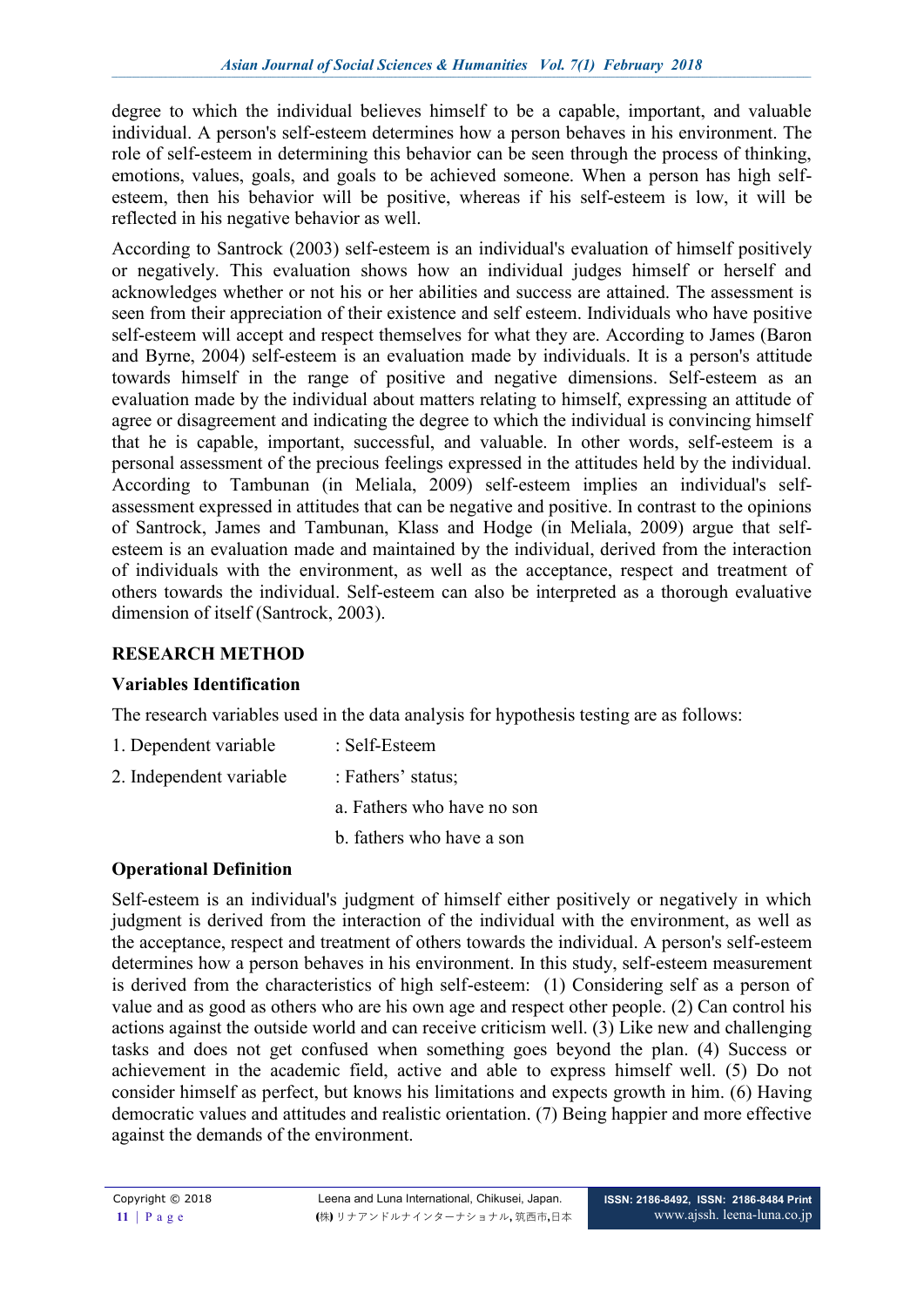#### **Population and Sampling Method**

#### *a. Population*

The populations taken in this study are married Batak Toba men in Balige. The population in this study amounted to 738 people.

# *b. Sampling Method*

The sampling method used in this research is purposive sampling technique, that is sampling technique where the sample member is chosen specially based on the research purpose. The samples taken in this study have characteristics - features:

- Man
- Married
- Have a son
- Do not have a son
- Batak Toba Tribe

# *c. Method of Collecting Data*

The data collection method used is psychological measurement scale. The scale used in this study is the scale of self-esteem. This scale is used to reveal the high low self-esteem father who has a son with a father who does not have any son on Batak Toba tribe. For the selfesteem scale, the scale is arranged in the form of attitude scale in the form of favorable statement to be a positive attitude toward the issue and situation of the statement and is unfavorable which contains the negative attitude toward the content and condition of the statement (Azwar, 2008).

#### **Validity and Reliability**

One simple way to see if the content validity has been met is to see if the items on the scale have been written in accordance with the blue print, which is in accordance with the pre-set area limits and check whether each item is in compliance with the indicator behavior to be revealed. In this research Product Moment correlation technique from Pearson is used, that is:



Note:

 $rxy =$  the correlation coefficient between x and y.

- $Sxy =$  number of multiplication products between x and y.
- $Sx =$  total value of each item.
- $S_v$  = number of constant values.
- $N =$  number of research subjects.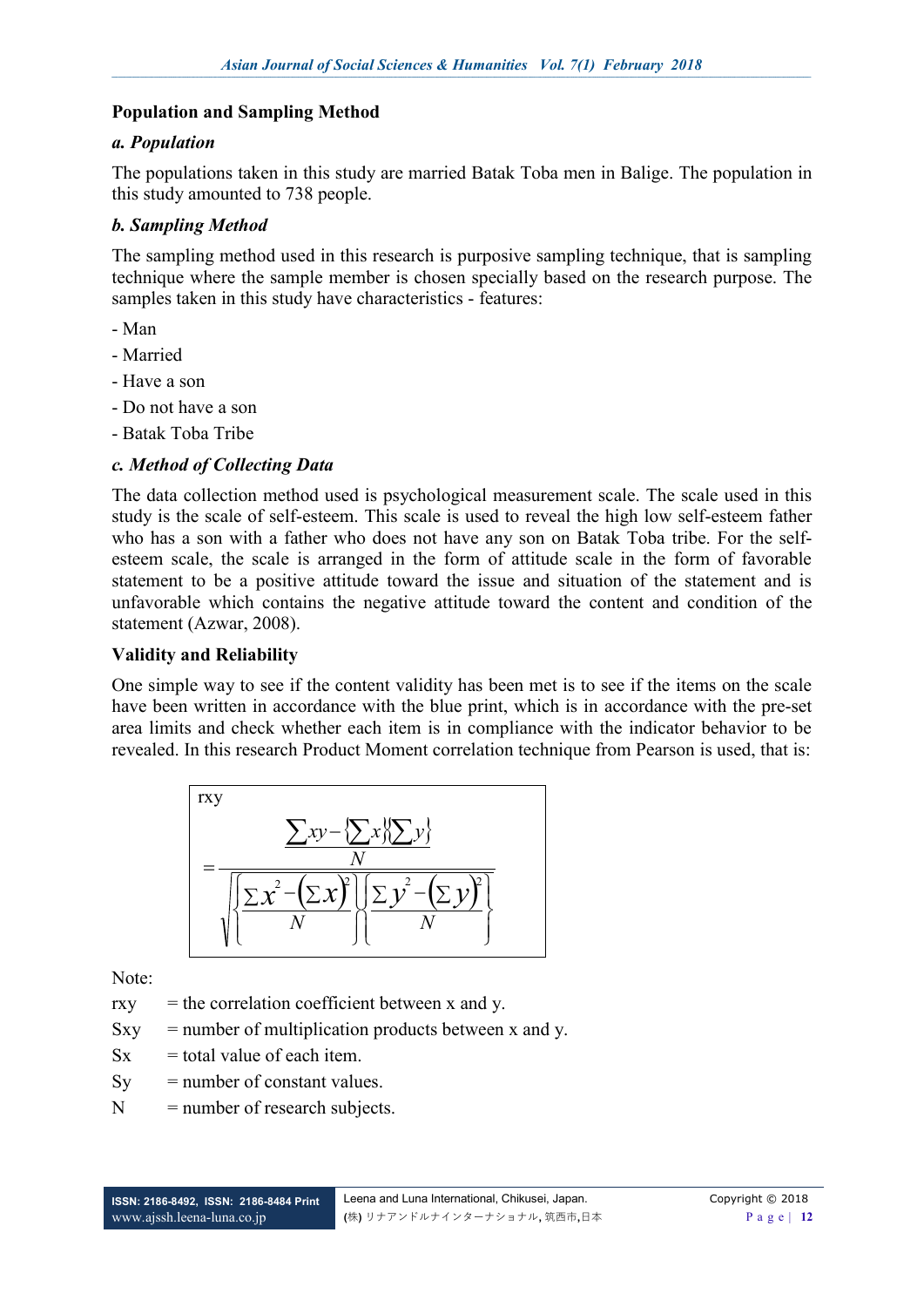To simplify the calculation, the Statistical Product and Service Solution (SPSS) version 16.0 for windows is used. The Alpha - Cronbach coefficient formula as follows:

$$
\alpha = \frac{K.r}{1 + (K - 1) r}
$$

# **Data Analysis Method**

The method of analysis in this study is to see the difference of self-esteem of fathers who have son and who do not have son in Batak Toba by using Wilcoxon W analysis technique of using Sygel (1990) formula as follows:

$$
z = \frac{T - \sigma T}{\sigma T} = \frac{T - \frac{N(N+1)}{4}}{\frac{N(N+1)(2N+1)}{24}}
$$

# **DISCUSSION**

In this section some various matters relating to this research will be presented including (A) Orientation of Scene and Preparation Research, (B) Implementation Research, (C) Data Analysis and Research Results, (D) Discussion.

# **Scenario Orientation and Research Preparation**

This research was conducted in Balige District which is located at Jl. Muliaraja No. 26 Balige. Balige District is at 2º 15 '- 2º 21' North Latitude and 99º 0 '- 99º 11' East Longitude, with topographic and diverse land constellations, ie flat, ramps, and steep. The area of ??the Balige District is 91.05 km², with the northern boundary: Lake Toba, South: North Tapanuli Regency, West: Tampahan Sub district, and East: Laguboti Sub-District.

The district is located at an altitude of 905 - 1200 meters above sea level so that humidity is quite humid. This sub-district consists of 29 villages and 6 sub-districts, with a total population of 37,008 people. Land area in Balige District is 9,105 Ha and used for paddy field as much as 2,929 Ha and the rest is dry land, building location/housing and others. The livelihood of the inhabitants of this sub-district is mostly as farmers.

The scale is arranged based on Likert scale with 4 answer options, namely *Strongly Agree (SS), Agree (S), Disagree (TS),* and *Strongly Disagree (STS).* For the positive items the scores are: value 4 for SS answer, 3 for S, 2 for TS, 1 for STS. For negative or unfavorable items, the reverse assessment of a positive items or favorable aitem that is 4 for the STS answer and so on up to a value of 1 for the SS response.

The study was conducted on 29 April - 5 May 2014 on Batak Toba's fathers who are domiciled in Balige sub-district, which is 68 people, where 34 people have sons and 34 others do not have sons. The implementation of the data retrieval in the framework of this study is conducted by giving a scale of self-esteem to the fathers of Batak Toba who have no son and have a son in the District Balige. After meeting, the researcher introduces himself and at the same time conveys the intent  $\&$  purpose of conducting the research, and explains the procedure of filling the scale. After understanding it, the self-esteem scale was distributed to 68 Batak Toba fathers. This data collection takes place from house to house, so the scale file is left to be filled and retrieved the next day at the residence of the research subject.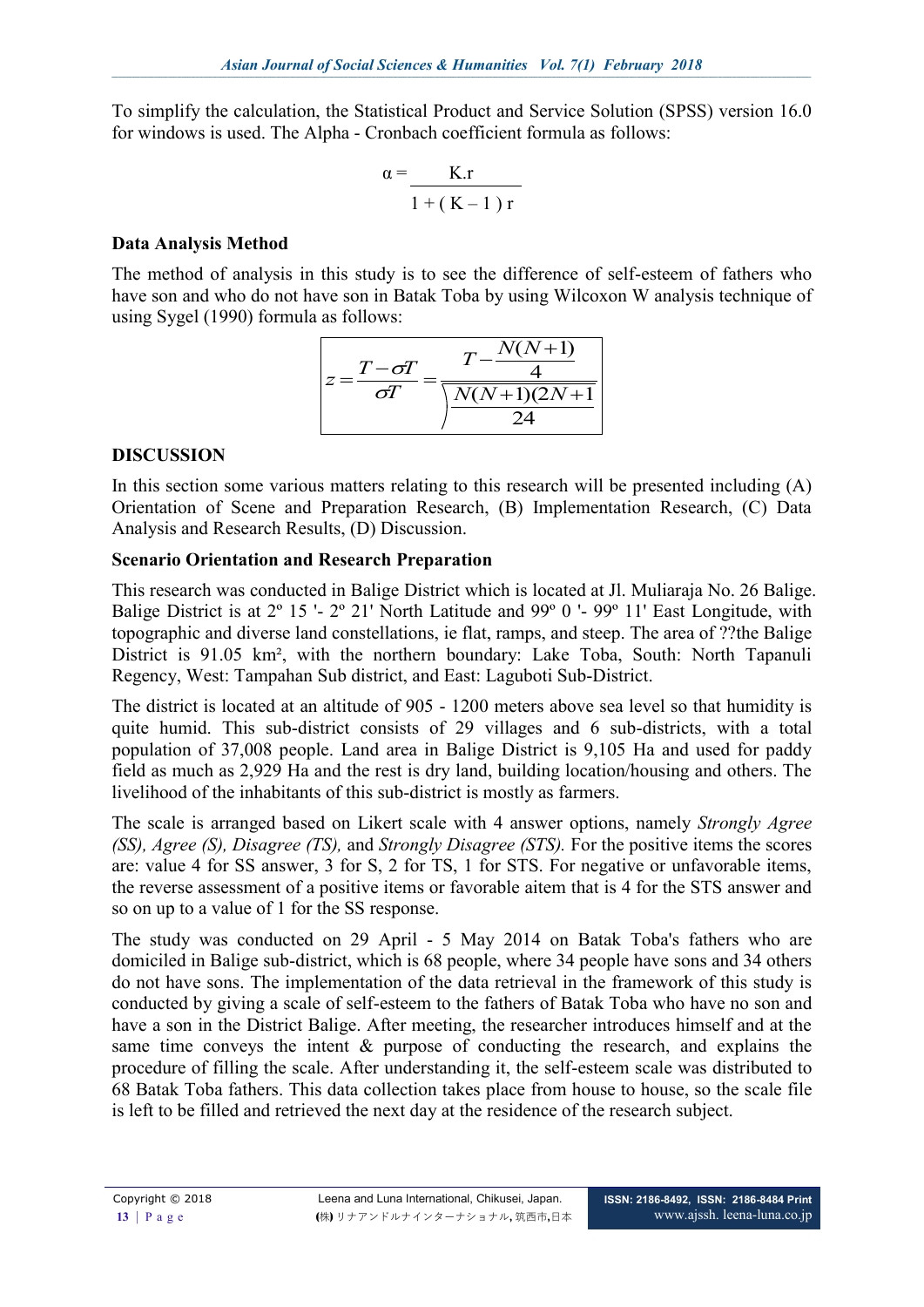Based on the results of a self-esteem scale study on 42 items of statement, it is known that all statement items are valid. A valid item has a validity coefficient between 0, 676 and 0, 949 with a realibility coefficient of 0, 993.

# **DATA ANALYSIS AND RESEARCH RESULTS**

Based on the analysis, it is known that the self-esteem variable data, spreading to follow the normal distribution, that is distributed according to the principle of Ebbing Gauss normal curve. As a criterion when  $p > 0$ , 050 the distribution is otherwise normal. The following table summarizes the results of the distribution normality test.

| <b>Table1. Calculation Result Summary of Normalitiy Distribution</b> |  |  |  |
|----------------------------------------------------------------------|--|--|--|
|----------------------------------------------------------------------|--|--|--|

|           | <b>Variable</b>        | Average                               | <b>SD</b> | $K-S$ | P     | <b>Description</b> |
|-----------|------------------------|---------------------------------------|-----------|-------|-------|--------------------|
|           | Self Esteem            | 109.338                               | 43.069    | 2.271 | 0.000 | Not Normal         |
| Note:     |                        |                                       |           |       |       |                    |
| Average   | $=$ Average value      |                                       |           |       |       |                    |
| $K-S$     |                        | $=$ Price of Kolmogory-Smirnov        |           |       |       |                    |
| <b>SD</b> | $=$ Deviation Standard |                                       |           |       |       |                    |
| p         |                        | $=$ Opportunities of Error Occurrence |           |       |       |                    |

Homogeneity test of variance is intended to find out whether the subject of research is in some psychological aspects, such as self-esteem data is the same (homogeneous). Based on the homogeneity test of variance it is known that the subject of the research comes from a homogeneous sample. As a criterion when  $p > 0.050$  then declared homogeneous (Nisfiannoor, 2009). Table 4 below summarizes the results of homogeneity test of variance:

**Table 2. Calculation Result Summary of Homogeneity Test of Variance**

| Variable | <b>Homogeneity Test</b> | <b>Coefficient</b> | р     | <b>Description</b> |
|----------|-------------------------|--------------------|-------|--------------------|
| Self     | Levene Test             | 5 307              | 0.024 | Not Homogen        |

Based on the normality and homogeneity test which showed no normal distribution and not homogeneous, the statistical analysis in this study cannot use the parametric difference test analysis. The statistical analysis used is non parametric Wilcoxon W, which shows the result of the difference with the coefficient of: 595,000, with  $p = 0.000$ , meaning  $p \le 0.05$ , the hypothesis can be accepted in the sense that there is a difference in the self-esteem in terms of having a son and having no son. The self-esteem variable in this study is expressed using a scale of 42 items and formatted by using Likert scale with 4 answer options, then the hypothetical mean is  $\{(42 \text{ X } 1) + (42 \text{ X } 4) / 2 = 102,500\}$ . Based on the data analysis, as seen from the analysis, it is known that the total empirical mean of self-esteem variable is 109.338. The self-esteem of fathers who have a son is 150,147; the self-esteem of fathers who have no son is 68,529. In an effort to know the condition of self-esteem, it is necessary to compare mean/empirical average value with mean/hypothetical average value with pay attention to the amount of SB or SD number of each variable being measured. The value of SB or SD of selfesteem variable in total is 43,067, the self-esteem of fathers who have a son is 5.176, and the self-esteem of fathers who have no son is 17,529. So if the mean//hypothetical average value < mean/ empirical average value, where the difference exceeds the number of one SB/SD, it is stated that the subject of study has high self-esteem and if the mean//hypothetical average value > mean/empirical average value, where the difference exceeds the number one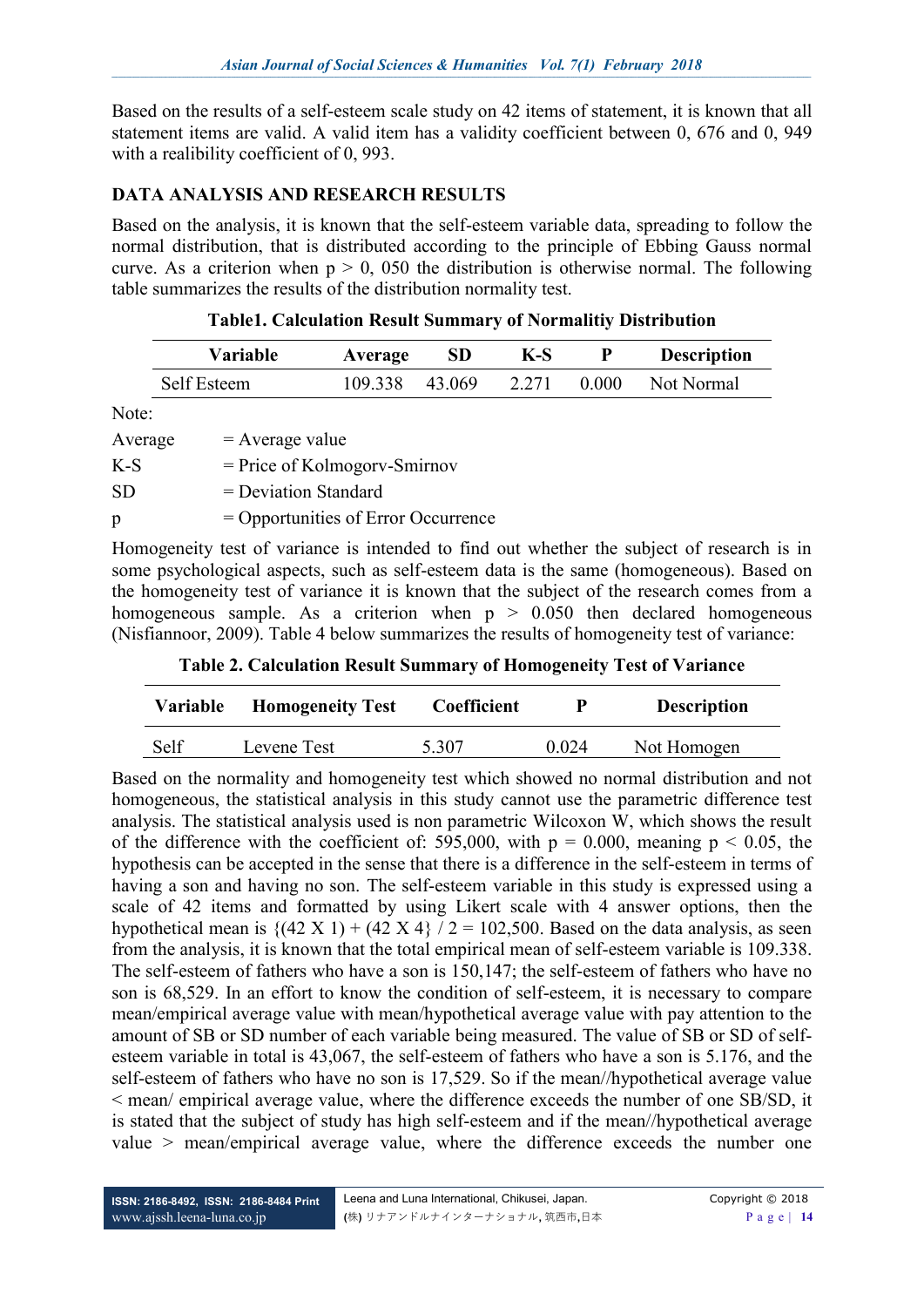Deviation Standard, it is stated that the subject of research has a low self esteem. Furthermore, if the mean/ empirical average value is not different (not exceeding the number of SD or SB) with the mean/ hypothetical average value, then the subject of self-esteem is stated moderate.

| Variable                      | <b>Average Value</b> |                  | <b>SD/SB</b> | <b>Description</b> |  |
|-------------------------------|----------------------|------------------|--------------|--------------------|--|
|                               | Hypothetical         | <b>Empirical</b> |              |                    |  |
| Self Esteem                   | 102.5                | 109.338          | 43.068       | Moderate           |  |
| Self Esteem in having a 102.5 |                      | 150.147          | 5 1 7 6      | Very High          |  |
| Self esteem in having no      | 102.5                | 68.529           | 17.529       | Very Low           |  |
|                               |                      |                  |              |                    |  |

**Table 3. Calculation Results of Hypothetical and Empirical Average Values**

| <b>Table 4. Result Summary of Wilcoxon W</b> |              |               |  |
|----------------------------------------------|--------------|---------------|--|
| <b>Self Esteem</b>                           | Having a son | Having no son |  |
| Low                                          |              | 16            |  |
| Moderate                                     | 21           | 18            |  |
| High                                         | 13           |               |  |

# **DISCUSSION**

The results of this research prove that there is a significant difference in self-esteem between those who do not have a son and who have a son. This result is known by viewing the value or the coefficient difference of Wilcoxon  $W = 595,000$  with a significance coefficient of 0.000. This means that the significance value obtained is less than 0.050. Thus, the proposed hypothesis which reads that there is a difference between fathers who have no son and have a son, is declared acceptable.

Factors that affect the self-esteem are the individual's internal factors, environmental factors in the family, and social environmental factors outside the home. Judging from the internal factors of individuals in which the ideals of Batak Toba society is to achieve the purpose of life (3H), then for a father who does not have a son on Batak Toba tribe, this value and aspiration cannot be achieved because of the absence of a son in his life. This will affect his self-esteem so that he tends to lack of self-respect. If it is compared to a father who has a son, his values and ideals can be attained with the presence of a son in his life and that affects his self-esteem so that he is more in self-respecting.

The family environmental factors also affect the self-esteem of Batak Toba fathers which the parents and relatives of a father Batak Toba also expect a successor clan from his son. For Batak Toba's father who does not have a son, his family's hopes cannot be achieved by the absence of a son. This will affect his self-esteem and thus tend to be less appreciative of himself. If it is compared to a father who has a son, his family's expectations can be achieved by the presence of a son in his or her life and that affects his self-esteem so that he is more in self-respecting.

The social environmental factors outside the home also affect the self-esteem of Batak Toba's fathers which the Batak Toba culture considers a very valuable boy as the successor of the clan, so that the father of Batak Toba who has no son of his clan will be extinct and less appreciated & respected. For Batak Toba's father who does not have a son, his worth and sense means his lack of social environment. This will affect his self-esteem and thus tend to be less appreciative of himself. If it is compared to the father who has a son, the worth and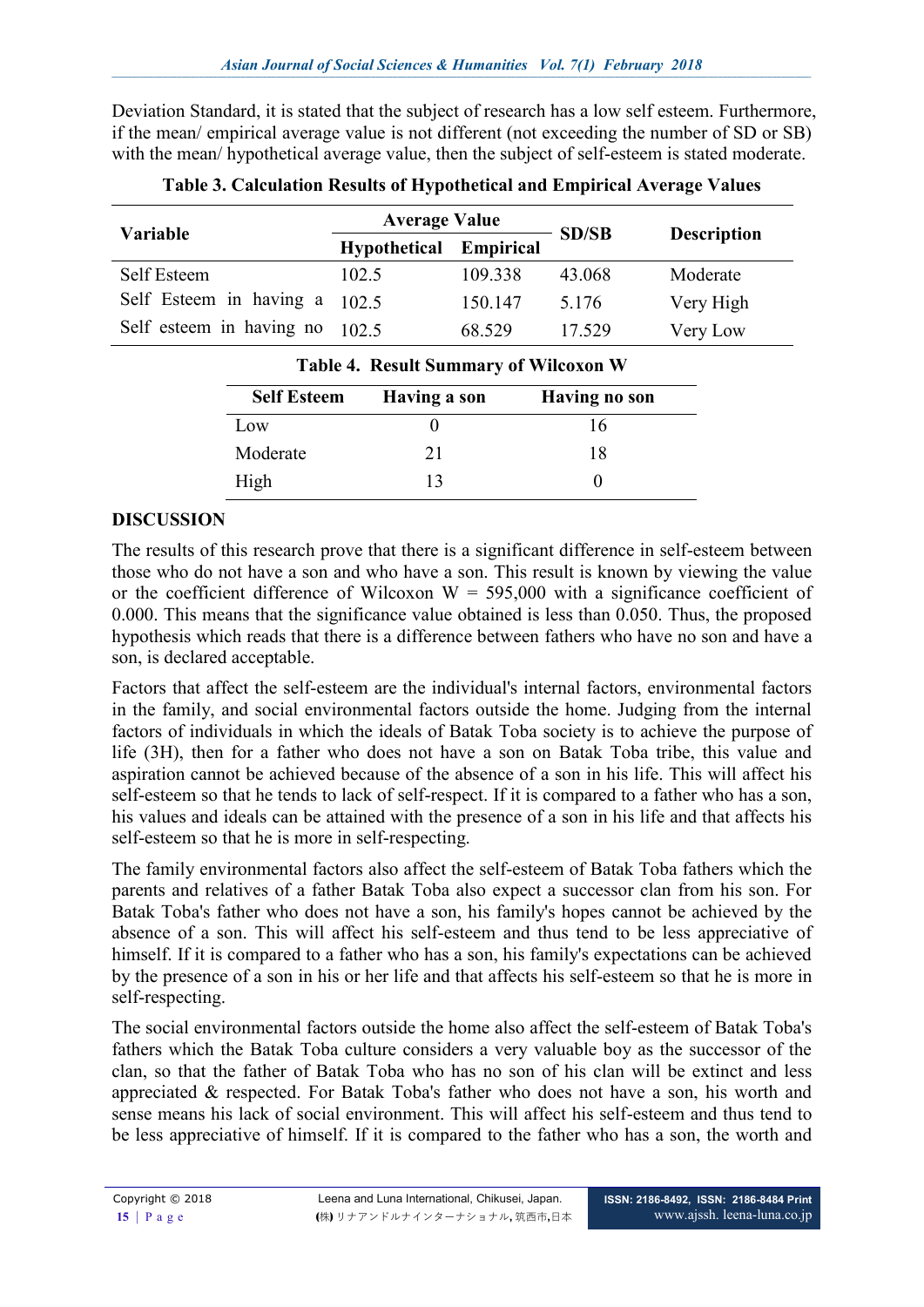sense of meaning can be achieved by the presence of a son in his life and that affects his selfesteem so that he is more in self-respecting.

# **CONCLUSION**

It can be concluded that there is a significant difference in the self-esteem between a father who has no son and a father who has a son in Batak Toba. The conclusion is indicated by the data analysis by viewing the value or coefficient difference of Wilcoxon  $W = 595,000$  with the significance coefficient 0.000. This means that the significance value obtained is less than 0.050. Thus, the proposed hypothesis that there is a difference between a father who has no son and who has a son is declared acceptable.